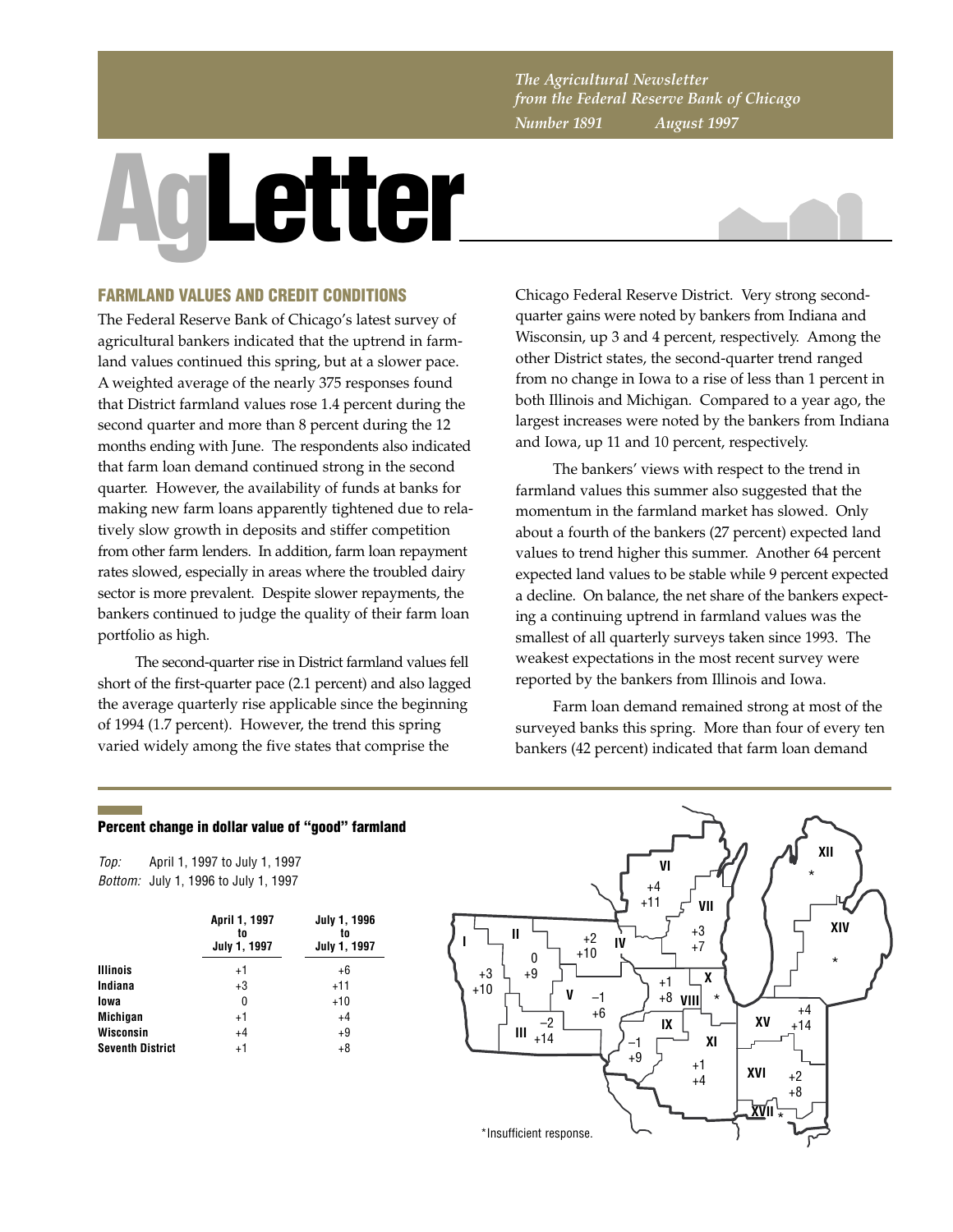in the second quarter exceeded the year-ago level. Only 8 percent noted a softening in loan demand while the remaining 50 percent reported that loan demand was unchanged from a year ago. The composite reading of 134 (see table on page 3) equalled the first-quarter mark as one of the highest in a ten-year run of quarterly surveys that have consistently noted year-over-year gains in farm loan demand. The most recent reading on farm loan demand was considerably stronger in Iowa than in the other four states.

While farm loan demand continued strong, it appears that the availability of funds at banks to accommodate that demand has tightened somewhat. Although a large majority of the bankers (68 percent) indicated that fund availability was unchanged from a year ago, the share noting a decline slightly exceeded the share noting an increase in fund availability. As a result, the measure of fund availability for farm loans at agricultural banks dropped below 100 for only the third time in the last 17 years of quarterly surveys. Illinois was the only District state that departed from the general view of some tightening in fund availability. In the other four District states, the share of bankers noting a decline in fund availability exceeded the share noting an increase by a margin of roughly 2 to 1 (20 to 10 percent).

Bankers consider many variables in deciding how to allocate funds between alternative investments. Consequently, the reasons behind the tightening are not entirely clear. But other survey results hint at a couple of possibilities. Relatively slow growth in deposits at agricultural banks probably accounts for some of the modest tightening. Reflecting this, total loans as a share of deposits as of midyear averaged 69.7 percent among the responding bankers, up more than 2 percentage points from three months earlier and up nearly 4 percentage points from a year ago. With the rise, actual loan-todeposit ratios are increasingly pushing against the desired ratios at more and more banks. In the most recent survey, one in every five of the responding banks had a loan-todeposit ratio that exceeded their desired ratio by 2.5 percentage points or more. The share of banks with a higher-than-desired loan-to-deposit ratio was lowest in Illinois at 13.5 percent. Among the other four District states, the share operating with a higher-than-desired ratio clustered around 25 percent.

Another factor contributing to the somewhat lower fund availability at agricultural banks may be the more aggressive lending arrangements apparently being offered by other lenders that serve farmers. Increased competitive pressures from other types of farm lenders can erode some of the potential returns and/or increase the risk of making new farm loans, thus causing banks to weight alternative investments more heavily than in the past. Increased lending by other lenders became evident a couple of years ago and continues this year. For instance, 47 percent of the bankers in the most recent survey noted an increase in lending by merchants and dealers while only 3 percent noted a decline. (The remainder felt that the amount of farm lending by merchants and dealers was unchanged from a year ago). Similarly, 40 percent of the bankers reported an increase in farm mortgage lending by entities within the Farm Credit System this year while only 6 percent said there was a decline. Evidence of a pick-up in farm operating loans by the Farm Credit System was almost as large—32 percent indicated an increase compared to only 5 percent noting a decline.

The growing presence of other types of farm lenders was apparent in the responses from all five District states. However, the presence of some lenders is more apparent in some states than others. The net share of bankers noting a pick-up in merchant and dealer lending was especially high in Wisconsin and, to a lesser extent, Iowa. Alternatively, the net share of bankers reporting a pick-up in lending by the Farm Credit System was highest in Michigan and Indiana.

Farm loan repayment rates apparently slowed in the second quarter, although the trend varied among District states. In general, the bankers from Illinois and Indiana indicated that farm loan repayment rates in the second quarter were comparable to, or somewhat better than was the case a year ago. Among the other three District states, however, the share of bankers reporting slower farm loan repayment rates exceeded the share noting an increase. The slower repayment rates were especially apparent in the responses of bankers from Michigan and Wisconsin. This may reflect the tight margins from low milk prices and high hay prices that gripped the more prevalent dairy sector in those two states.

The quality of the farm loan portfolios among the responding banks continues to rank high, despite some indication of slower loan repayment rates. On average, the respondents felt that 89 percent of their farm loans could be characterized as having no problems. Another slice of 7.7 percent was labeled as having only minor problems that could be easily remedied. Most of the remaining share (2.7 percent of all loans) was characterized as containing major problems requiring more collateral or longer-term workout. Less than 1 percent was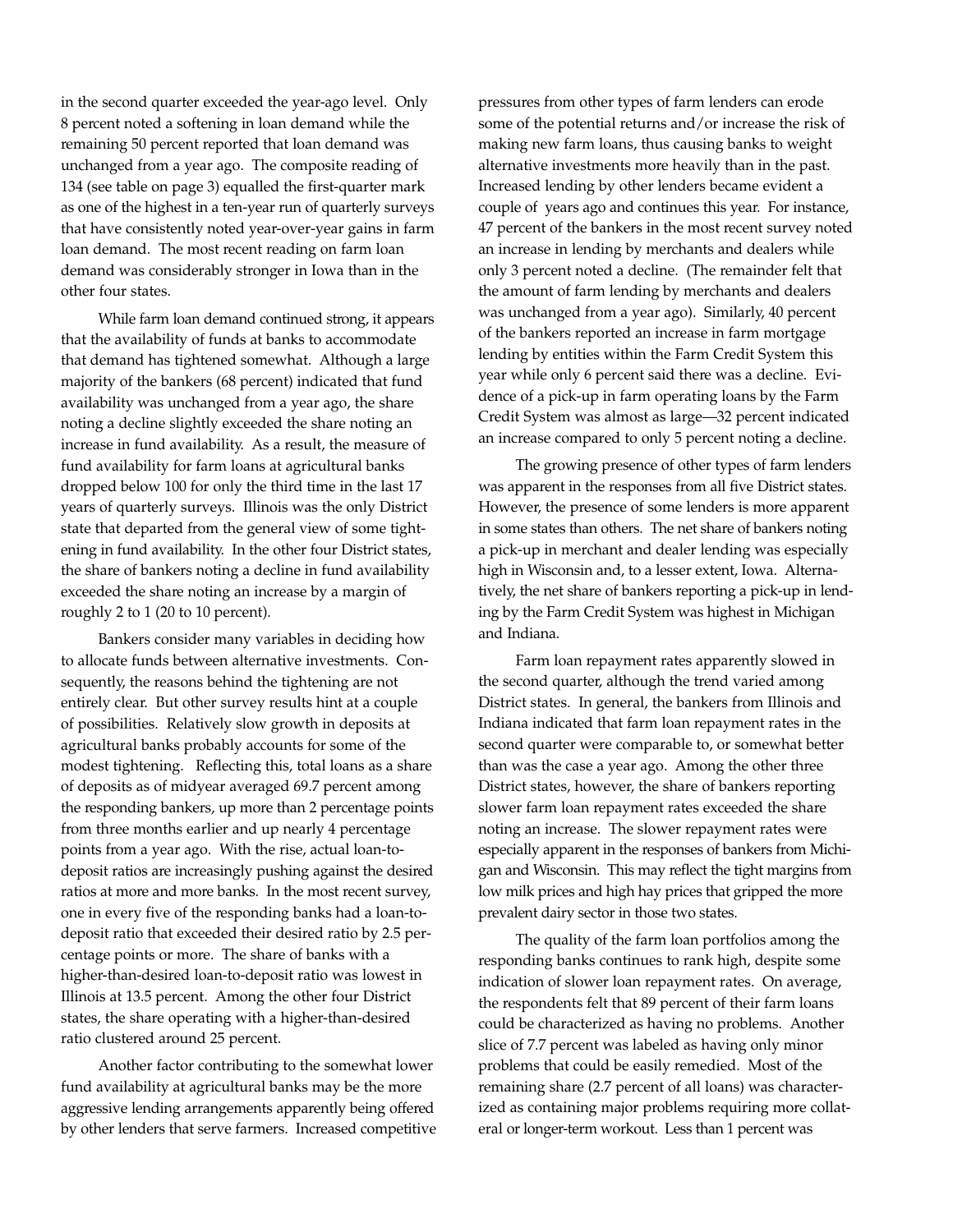### **Credit conditions at Seventh District agricultural banks**

|           |                | <b>Fund</b><br>availability | Loan<br>repayment rates | Average loan-to-<br>deposit ratio <sup>1</sup> | THEFEST FALES ON TAINT TUAIS           |                               |                             |
|-----------|----------------|-----------------------------|-------------------------|------------------------------------------------|----------------------------------------|-------------------------------|-----------------------------|
|           | Loan<br>demand |                             |                         |                                                | <b>Operating</b><br>Ioans <sup>1</sup> | Feeder<br>cattle <sup>1</sup> | Real<br>estate <sup>1</sup> |
|           | $(index)^2$    | $(index)^2$                 | $(index)^2$             | (percent)                                      | (percent)                              | (percent)                     | (percent)                   |
| 1992      |                |                             |                         |                                                |                                        |                               |                             |
| Jan-Mar   | 129            | 128                         | 77                      | 57.3                                           | 9.77                                   | 9.80                          | 9.19                        |
| Apr-June  | 123            | 123                         | 79                      | 58.1                                           | 9.57                                   | 9.56                          | 8.99                        |
| July-Sept | 111            | 123                         | 90                      | 59.3                                           | 9.18                                   | 9.16                          | 8.63                        |
| Oct-Dec   | 107            | 127                         | 93                      | 58.7                                           | 9.12                                   | 9.13                          | 8.59                        |
| 1993      |                |                             |                         |                                                |                                        |                               |                             |
| Jan-Mar   | 108            | 131                         | 102                     | 58.0                                           | 8.85                                   | 8.83                          | 8.29                        |
| Apr-June  | 103            | 129                         | 95                      | 59.2                                           | 8.77                                   | 8.74                          | 8.16                        |
| July-Sept | 110            | 122                         | 90                      | 59.2                                           | 8.63                                   | 8.59                          | 7.99                        |
| Oct-Dec   | 125            | 126                         | 95                      | 59.7                                           | 8.50                                   | 8.50                          | 7.88                        |
| 1994      |                |                             |                         |                                                |                                        |                               |                             |
| Jan-Mar   | 136            | 121                         | 94                      | 59.9                                           | 8.52                                   | 8.48                          | 7.97                        |
| Apr-June  | 139            | 107                         | 90                      | 62.5                                           | 8.98                                   | 8.95                          | 8.48                        |
| July-Sept | 132            | 96                          | 94                      | 64.5                                           | 9.38                                   | 9.30                          | 8.86                        |
| Oct-Dec   | 112            | 102                         | 111                     | 63.8                                           | 9.99                                   | 9.93                          | 9.48                        |
| 1995      |                |                             |                         |                                                |                                        |                               |                             |
| Jan-Mar   | 122            | 96                          | 98                      | 64.8                                           | 10.33                                  | 10.26                         | 9.68                        |
| Apr-June  | 124            | 104                         | 93                      | 66.1                                           | 10.24                                  | 10.20                         | 9.64                        |
| July-Sept | 123            | 104                         | 98                      | 67.3                                           | 10.16                                  | 10.14                         | 9.27                        |
| Oct-Dec   | 111            | 123                         | 119                     | 64.9                                           | 9.89                                   | 9.88                          | 8.93                        |
| 1996      |                |                             |                         |                                                |                                        |                               |                             |
| Jan-Mar   | 125            | 125                         | 117                     | 65.0                                           | 9.62                                   | 9.63                          | 8.66                        |
| Apr-June  | 116            | 114                         | 108                     | 65.8                                           | 9.69                                   | 9.69                          | 8.81                        |
| July-Sept | 122            | 113                         | 112                     | 68.2                                           | 9.70                                   | 9.68                          | 8.80                        |
| Oct-Dec   | 122            | 110                         | 94                      | 67.6                                           | 9.64                                   | 9.61                          | 8.73                        |
| 1997      |                |                             |                         |                                                |                                        |                               |                             |
| Jan-Mar   | 134            | 110                         | 105                     | 67.6                                           | 9.71                                   | 9.65                          | 8.77                        |
| Apr-June  | 134            | 97                          | 94                      | 69.7                                           | 9.72                                   | 9.68                          | 8.83                        |
|           |                |                             |                         |                                                |                                        |                               |                             |

<sup>1</sup>At end of period.

2 Bankers responded to each item by indicating whether conditions during the current quarter were higher, lower, or the same as in the year–earlier period. The index numbers are computed by subtracting the percent of bankers that responded "lower" from the percent that responded "higher" and adding 100.

described as having severe problems likely to result in some loan losses. The latest readings on overall farm loan quality extend the trend of slow, steady improvement that has prevailed for the last several years. Although the distributions were fairly uniform among the five District states, bankers from Michigan and Wisconsin tended to rate a slightly larger share of their farm loans as having major or severe problems, a reading that is consistent with the reported slower loan repayment rates in those two states.

The typical interest rates charged by the responding banks held steady again in the second quarter. The average rate reported on farm operating loans was 9.72 percent while that for farm loans secured by real estate was 8.83 percent. These averages were virtually unchanged from the typical rates reported both three months ago and a year ago. Illinois bankers continue to offer the lowest farm loan rates, with averages for that state roughly 25 basis points below the District-wide averages. Conversely,

Michigan bankers tend to charge the highest rates, averaging 50 to 75 basis points above the overall District averages.

#### *Gary L. Benjamin*

**Interest rates on farm loans**

Agletter (ISSN 1080-8639) is published monthly by the Research Department of the Federal Reserve Bank of Chicago. It is prepared by Gary L. Benjamin, economic adviser and vice president, Mike A. Singer, economist, and members of the Bank's Research Department, and is distributed free of charge by the Bank's Public Information Center. The information used in the preparation of this publication is obtained from sources considered reliable, but its use does not constitute an endorsement of its accuracy or intent by the Federal Reserve Bank of Chicago.

To subscribe, please write or telephone: Public Information Center Federal Reserve Bank of Chicago P.O. Box 834 Chicago, IL 60690-0834 Tel. no. 312-322-5111 Fax no. 312-322-5515

Ag Letter is also available on the World Wide Web at http://www.frbchi.org.